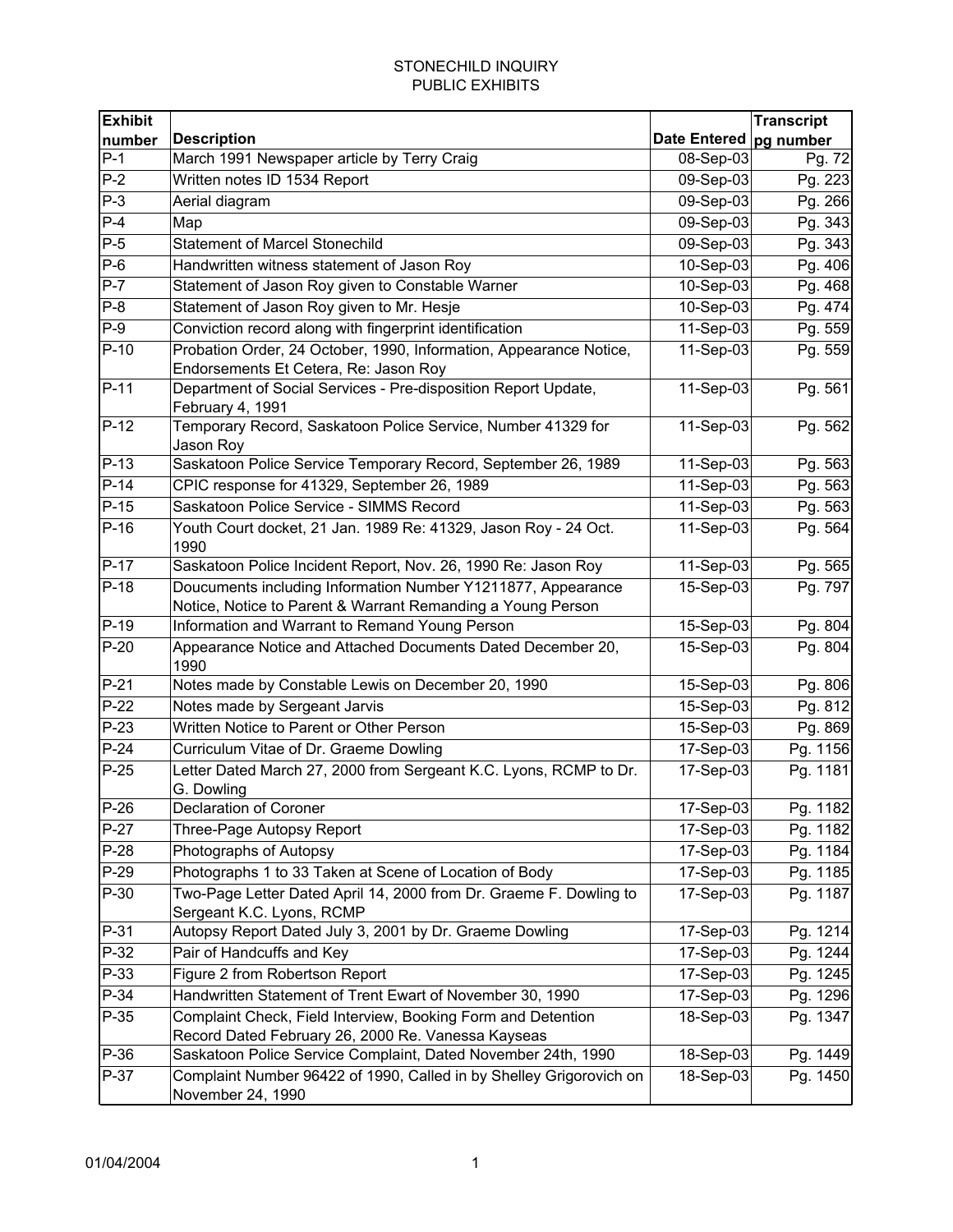| <b>Exhibit</b> |                                                                                                           |                          | <b>Transcript</b> |
|----------------|-----------------------------------------------------------------------------------------------------------|--------------------------|-------------------|
| number         | <b>Description</b>                                                                                        | Date Entered   pg number |                   |
| P-38           | Photocopy of one page of notebook                                                                         | 18-Sep-03                | Pg. 1462          |
| P-39           | Complaint hard copy and incident report                                                                   | 18-Sep-03                | Pg. 1469          |
| $P-40$         | Memorandum to Keith Atkinson                                                                              | 22-Sep-03                | Pg. 1499          |
| $P-41$         | <b>Investigation Report</b>                                                                               | 22-Sep-03                | Pg. 1561          |
| $P-42$         | Map of area where body located                                                                            | 22-Sep-03                | Pg. 1663          |
| $P-43$         | Copy of handwritten notes for November 29, 1990                                                           | 22-Sep-03                | Pg. 1663          |
| $P-44$         | Occurrence Report dated November 29, 1990                                                                 | 22-Sep-03                | Pg. 1663          |
| $P-45$         | Four Pages of Dr. Fern's Notes                                                                            | 23-Sep-03                | Pg. 1727          |
| $P-46$         | Declaration of Coroner When Inquest Not Required                                                          | 23-Sep-03                | Pg. 1730          |
| $P-47$         | Copy of Death Certificate Filed with Vital Statistics                                                     | 23-Sep-03                | Pg. 1731          |
| $P-48$         | Handwritten Death Certificate                                                                             | 23-Sep-03                | Pg. 1732          |
| $P-49$         | <b>Autopsy Report</b>                                                                                     | 23-Sep-03                | Pg. 1737          |
| $P-50$         | Letter Dated April 11, 1991 from Saskatoon City Police to Dr. Fern,<br><b>Enclosing Toxicology Report</b> | 23-Sep-03                | Pg. 1745          |
| $P-51$         | Copy of Excerpt from Saskatoon StarPhoenix, December 3, 1990                                              | 23-Sep-03                | Pg. 1749          |
| $P-52$         | Incident Report Dated October 26, 1990, and Attached Memo                                                 | 24-Sep-03                | Pg. 2061          |
| $P-53$         | (For Identification) Statement of Julie Binning Given to the RCMP                                         | 25-Sep-03                | Pg. 2171          |
| $P-54$         | (For Identification) Summary of Anticipated Evidence of Julie Binning                                     | 25-Sep-03                | Pg.2172           |
| $P-55$         | Interview Statement of Cheryl Antoine dated March 15, 2000                                                | 25-Sep-03                | Pg. 2257          |
| $P-56$         | Interview Statement of Cheryl Antoine dated May 23, 2000                                                  | 25-Sep-03                |                   |
| P-57           |                                                                                                           |                          | Pg. 2258          |
| P-58           | 3-page Investigation Report by Sergeant Morton                                                            | 06-Oct-03                | Pg. 2350          |
|                | Video Recording of Scene                                                                                  | 06-Oct-03                | Pg. 2357          |
| P-59           | Incident Report from January of 1993 by Robert John Morton                                                | 06-Oct-03                | Pg. 2480          |
| P-60           | One-page Investigation Report by R. T. Pfeil dated December 2, 1990                                       | 07-Oct-03                | Pg. 2559          |
| P-61           | Bundle of documents comprising part of the original Saskatoon Police                                      | 07-Oct-03                | Pg. 2562          |
|                | Service file, including as cover page a note from Acting                                                  |                          |                   |
|                | Superintendent Zoorkan to Deputy Chief Wiks                                                               |                          |                   |
| $P-62$         | Notebook of Cst. Geoffrey Brand                                                                           | 07-Oct-03                | Pg. 2721          |
| P-63           | (For Identification) Map of City of Saskatoon 1989/1990                                                   | 07-Oct-03                | Pg. 2732          |
| P-63           | Map of City of Saskatoon 1980/1990 (Full Exhibit)                                                         | 14-Oct-03                | Pg. 3327          |
| P-64           | Charging & Booking Form dated November 25, 1990                                                           | 08-Oct-03                | Pg. 2819          |
| $P-65$         | Copy of Notes from Cst. Louttit's Notebook (Disclosure Si-51)                                             | 08-Oct-03                | Pg. 2848          |
| P-66           | Summary of RCMP Interview with Mr. Brooks                                                                 | 09-Oct-03                | Pg. 3088          |
| P-67           | (For Identification) SIMS Printout Re. Neil Stonechild (9 Pages)                                          | 10-Oct-03                | Pg. 3155          |
|                | (NOTE--Exhibit P-67 became full exhibit March 18, 2004, Pg. 8374)                                         |                          |                   |
| P-68           | Complaint Control Report (Page 48 & Page 52)                                                              | 10-Oct-03                | Pg. 3216          |
| P-69           | Complaint Control Report (Page 53)                                                                        | 10-Oct-03                | Pg. 3216          |
| P-70           | Transcript of Interview with Inspector McFadyen November 14, 2000                                         | 14-Oct-03                | Pg.3336           |
| P-71           | Copy of Glen Winslow's Notes for the Period November 24 &                                                 | 14-Oct-03                | Pg. 3343          |
| P-72           | November 25, 1990<br>StarPhoenix Article Dated February 22, 2000 Referencing an Interview                 | 14-Oct-03                | Pg. 3398          |
|                | by Leslie Perreaux with Ms. Bignell                                                                       |                          |                   |
| P-73           | Occurrence Report & Related Documents                                                                     | 14-Oct-03                | Pg. 3427          |
| $P-74$         | Copy of Notes Made by Sergeant Wylie                                                                      | 14-Oct-03                | Pg. 3427          |
| P-75           | Complaint Hard Copy Re: Complaint of August 10, 1990                                                      |                          | Pg. 3427          |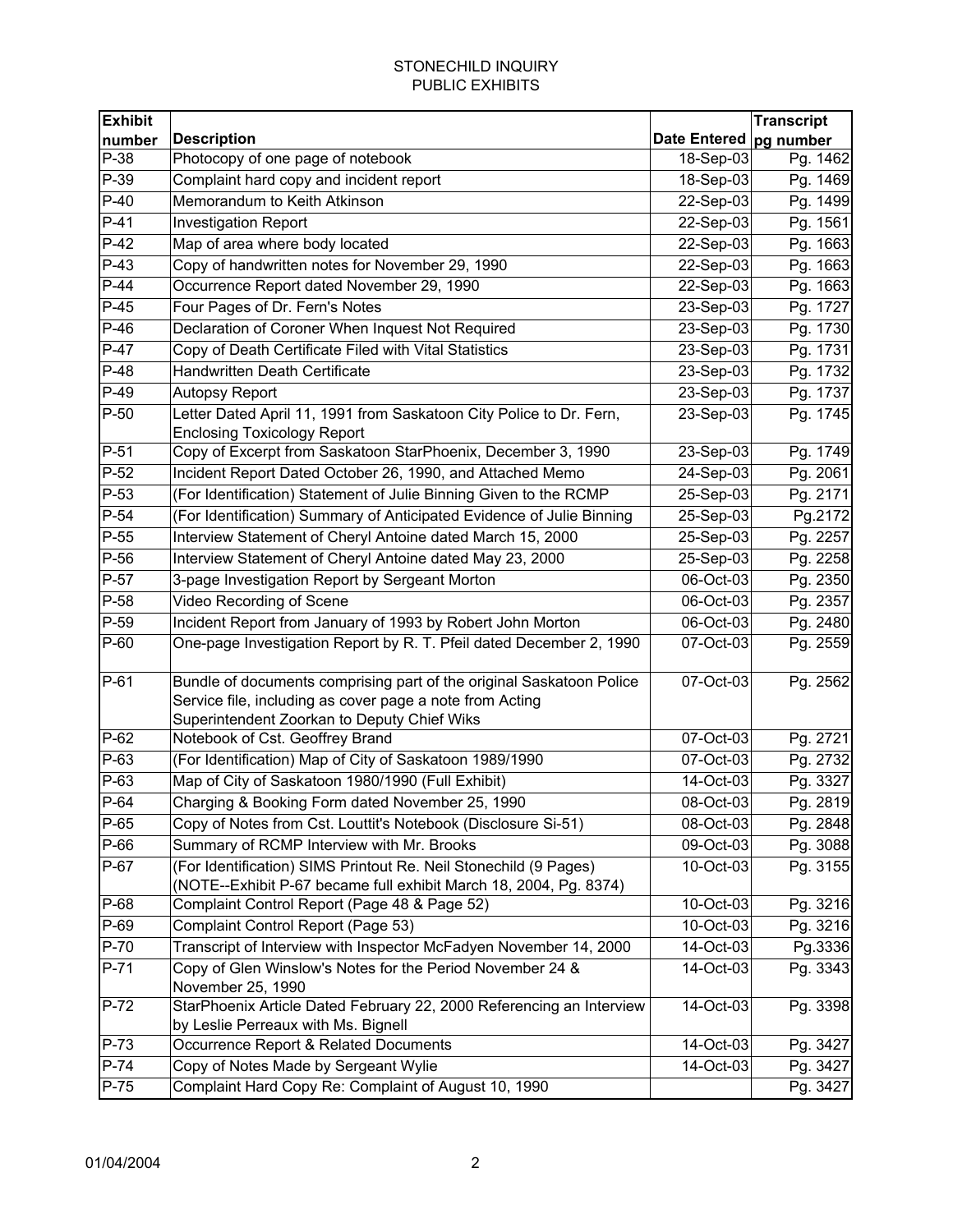| <b>Exhibit</b> |                                                                                                                                 |                          | <b>Transcript</b> |
|----------------|---------------------------------------------------------------------------------------------------------------------------------|--------------------------|-------------------|
| number         | <b>Description</b>                                                                                                              | Date Entered   pg number |                   |
| $P-76$         | Copy of Court File in Relation To Mr. P. (Information & Supporting                                                              | 14-Oct-03                | Pg. 3429          |
|                | Documents From Provincial Court)                                                                                                |                          |                   |
| $P-77$         | Summary of Interview with Inspector McFadyen                                                                                    | 14-Oct-03                | Pg. 3488          |
| $P-78$         | Dispatch Record dated November 25, 1990                                                                                         | 15-Oct-03                | Pg. 3561          |
| P-79           | Witness Evidence (Summary of Interview with RCMP)                                                                               | 15-Oct-03                | Pg. 3597          |
| $P-80$         | Witness Statement given to RCMP by Mr. Montague                                                                                 | 15-Oct-03                | Pg. 3709          |
| $P-81$         | Saskatoon Police Department 1990 Annual Report                                                                                  | 15-Oct-03                | Pg.3729           |
| $P-82$         | For Identification: Report of Interview of Wagner by RCMP Dated<br>03/06/24                                                     | 15-Oct-03                | Pg. 3735          |
| P-83           | Copy of Saskatoon StarPhoenix newspaper article - November 30,<br>1990                                                          | 16-Oct-03                | Pg. 3806          |
| $P-84$         | Copy of Saskatoon StarPhoenix newspaper article - December 1,<br>1990                                                           | 16-Oct-03                | Pg. 3808          |
| $P-85$         | Copy of Saskatoon StarPhoenix newspaper article - December 3,<br>1990                                                           | 16-Oct-03                | Pg. 3813          |
| $P-86$         | Copy of fax from Sergeant Moore to Sergeant Lyons dated December<br>1, 2000 & attached person adds document                     | 16-Oct-03                | Pg. 3823          |
| P-87           | Copy of fax from Sergeant Moore to Sergeant Turner dated March 12,<br>2000 & attached persons queries                           | 16-Oct-03                | Pg. 3825          |
| P-88           | CPIC Information persons queries (part of Investigative Summary)                                                                | 16-Oct-03                | Pg. 3827          |
| P-89           | Fax from Sergeant Bechard to Sergeant Turner Dated November 28,<br>2000 & Attached CPIC Queries for Stonechild and Roy          | 16-Oct-03                | Pg. 3828          |
| $P-90$         | Copy of Fax from Segeant Bechard to Sergeant Turner Dated March<br>21, 2000 & Attached CPIC Queries                             | 16-Oct-03                | Pg. 3833          |
| $P-91$         | StarPhoenix Article, September 12, 1987, Headed "City Police Morale<br>Low and Sinking"                                         | 20-Oct-03                | Pg. 3924          |
| $P-92$         | StarPhoenix Article, June 11, 1988, Headed "'Poor' Cops Blame<br>System"                                                        | 20-Oct-03                | Pg. 3925          |
| P-93           | StarPhoenix Article, Undated, Headed "Police 'Morale Problem' Said<br>Really Resistant to Change"                               | 20-Oct-03                | Pg. 3925          |
| $P-94$         | StarPhoenix Article, September 24, 1988, Headed "Officers to Fill Own<br>Gas Tanks"                                             | 20-Oct-03                | Pg. 3925          |
| $P-95$         | Job Description for Inspector in charge of Investigative Support                                                                | 20-Oct-03                | Pg. 3956          |
| $P-96$         | Curriculum Vitae of Gary Robertson                                                                                              | 20-Oct-03                | Pg. 3991          |
| P-97           | Page 3262 of Transcript in State of California v. Mouser                                                                        | 20-Oct-03                | Pg. 4040          |
| P-98           | Pages 3267 to 3280 of Transcript in State of California v. Mouser                                                               | 20-Oct-03                | Pg. 4043          |
| P-99           | Email from Bill Miles Dated July 10, 2003                                                                                       | 20-Oct-03                | Pg. 4093          |
| P-100          | Letter Dated October 16, 2000 from Sergeant Ken Lyons to Gary<br>Robertson                                                      | 21-Oct-03                | Pg. 4165          |
| P-101          | Letter Dated November 30, 2000 to Sergeant Lyons from Gary<br>Robertson                                                         | 21-Oct-03                | Pg. 4170          |
| P-102          | Letter Dated Januray 8, 2001 to Sergeant Lyons from Gary Robertson                                                              | 21-Oct-03                | Pg. 4171          |
| P-103          | Report Prepared by Gary Robertson entitled Photogrammetric<br>Analysis of an Imprint Mark Re. Autopsy Photos of Neil Stonechild | 21-Oct-03                | Pg. 4171          |
| P-104          | Hard Copy of Powerpoint Presentation entitled Photogrammetry --<br>Solutions for Accurate 3D Measurements and Modelling         | 21-Oct-03                | Pg. 4185          |
| P-105          | CD Copy of Gary Robertson's Background Documents                                                                                | 21-Oct-03                | Pg. 4298          |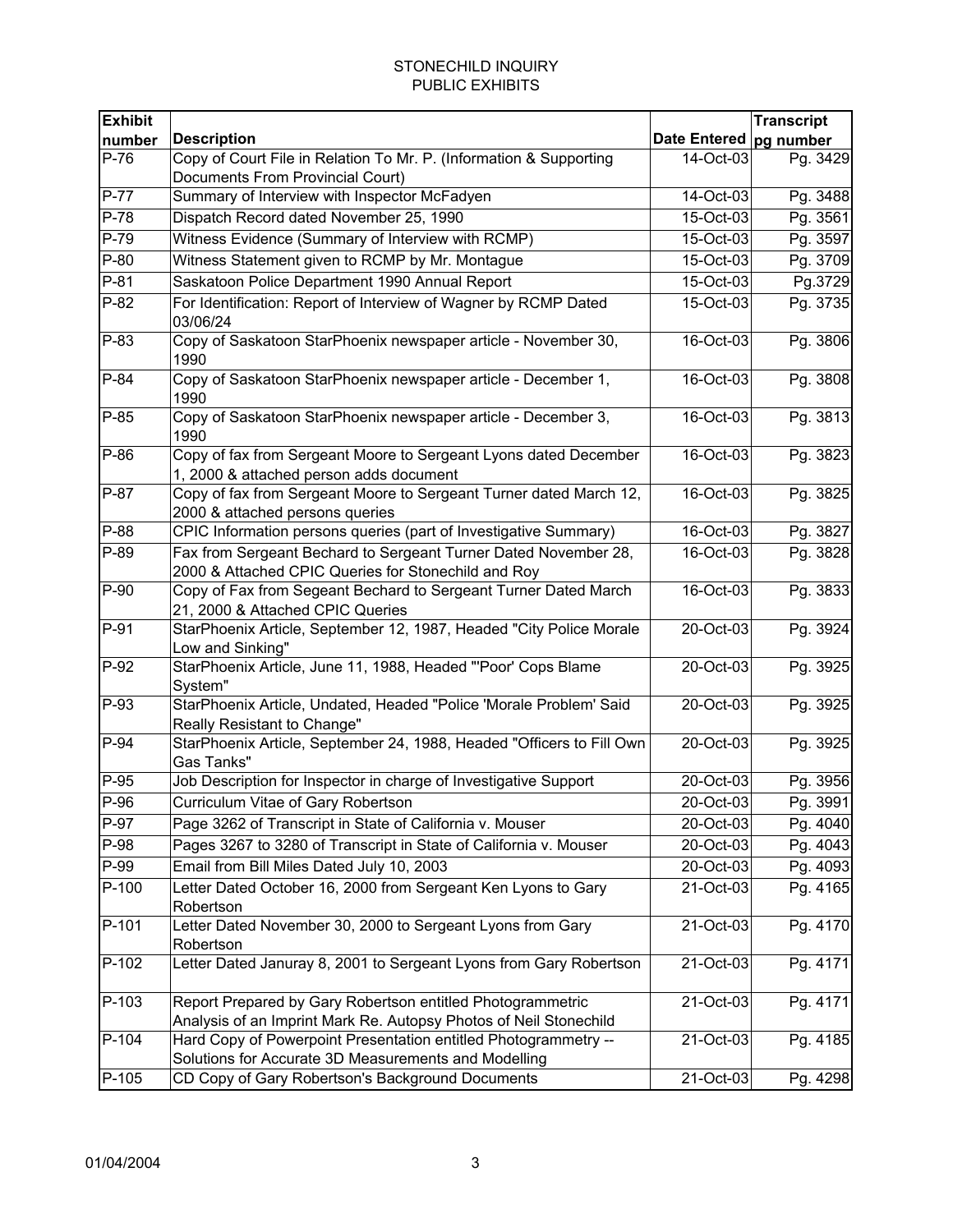| <b>Exhibit</b> |                                                                                                                                 | <b>Transcript</b>        |          |
|----------------|---------------------------------------------------------------------------------------------------------------------------------|--------------------------|----------|
| number         | <b>Description</b>                                                                                                              | Date Entered   pg number |          |
| P-106          | Copy of Notes of Keith Jarvis for the Period July 17, 1990 to<br>December 7, 1990                                               | 22-Oct-03                | Pg. 4435 |
| P-107          | Transcript of a Taped Interview of Keith Jarvis by Sergeant Warner<br>and Sergeant Lyons on October 12, 2000                    | 22-Oct-03                | Pg. 4520 |
| P-108          | Telephone Interview of Keith Jarvis by Cst. Warner on March 3, 2000                                                             | 22-Oct-03                | Pg. 4526 |
| P-109          | Interview of Keith Jarvis by Corporal Warner on April 3, 2000                                                                   | 22-Oct-03                | Pg. 4527 |
| P-110          | Interview of Keith Jarvis, June 21, 2000                                                                                        | 22-Oct-03                | Pg. 4529 |
| P-111          | Transcript of Interview of Keith Douglas Jarvis by Mr. Robert Martell                                                           | 23-Oct-03                | Pg. 4606 |
| P-112          | Cassette Tape of RCMP Interview, October 12, 2000                                                                               | 23-Oct-03                | Pg. 4607 |
| P-113          | Cassette Tapes of Interview of Keith Jarvis by Robert Martell on<br>August 11, 2003                                             | 23-Oct-03                | Pg. 4611 |
| P-114          | Record of Training Courses of Keith Jarvis                                                                                      | 24-Nov-03                | Pg. 4753 |
| $P-115$        | Photograph #41 of Exhibit P-28 as Identified by Mr. Jarvis                                                                      | 26-Nov-03                | Pg. 5175 |
| P-116          | Photograph #42 of Exhibit P-28 as Identified by Mr. Jarvis                                                                      | 26-Nov-03                | Pg. 5175 |
| P-117          | Directive from the Superintendent's Office Dated March 30, 1988 Re.<br>Sudden Death/Homicide Investigation                      | 26-Nov-03                | Pg. 5273 |
| P-118          | Directive from the Superintendent's Office Dated October 27, 1988 Re.<br>Support a Major Crime Investigative Unit (Samciu)      | 26-Nov-03                | Pg. 5274 |
| P-119          | Memorandum Dated July 17, 2003 from Deputy Chief Dan Wiks to Mr.<br>Barry Rossmann, Re. SPS Policy and Training, 1990 and 2003  | 26-Nov-03                | Pg. 5274 |
| $P-120$        | Saskatchewan Police Procedure Manual Excerpt Re. Sudden Deaths<br>& Homicides - Document Si-57(a)                               | 26-Nov-03                | Pg. 5281 |
| $P-121$        | Excerpts of Transcript of CBC Interview of Jim Maddin, June 9, 2003                                                             | 28-Nov-03                | Pg. 5518 |
| $P-122$        | RCMP Interview Statement of James Maddin                                                                                        | 28-Nov-03                | Pg. 5544 |
| P-123          | Washington Post Article - "Indian Deaths Compound Troubles in a<br>Canadian Prairie City"                                       | 28-Nov-03                | Pg. 5558 |
| $P-124$        | Task/task Action Report and Witness Evidence of James Maddin                                                                    | 28-Nov-03                | Pg. 5559 |
| $P-125$        | Saskatoon StarPhoenix Article, March 13, 2003                                                                                   | 28-Nov-03                | Pg. 5567 |
| P-126          | For Identification: Memo Dated October 18, 1976: General Order of<br><b>Chief Kettles</b>                                       | 05-Jan-04                | Pg. 5711 |
| P-127          | Handrwitten Document- Surface Weather Record                                                                                    | 05-Jan-04                | Pg. 5718 |
| $P-128$        | Typewritten Summary of Exhibit P-127 (9 Pages)                                                                                  | 05-Jan-04                | Pg. 5723 |
| P-129          | Curriculum Vitae of John Steven Richardson, Ph.D.                                                                               | 05-Jan-04                | Pg. 5765 |
| P-130          | Case Study - 37 Year Old Investigation                                                                                          | 06-Jan-04                | Pg. 5921 |
| P-131          | Memo Dated February 22, 2000 by Staff Sergeant Zoorkan to Staff<br>Sergeant Sawyer                                              | 06-Jan-04                | Pg. 5939 |
| P-132          | Handrwritten Report by Sergeant Murray Zoorkan, written out February<br>7, 2001 from notes made at the time; 6 Pages, edited    | 06-Jan-04                | Pg. 5995 |
| P-133          | SIMS Report Re. Neil Stonechild, February 22, 2000                                                                              | 06-Jan-04                | Pg. 5997 |
| P-134          | Group of Witness Statements taken by Inspector McFadyen                                                                         | 07-Jan-04                | Pg. 6161 |
| P-135          | <b>Adult Record of Gary Pratt</b>                                                                                               | 08-Jan-04                | Pg. 6293 |
| P-136          | Court Documents Re. Gary Pratt                                                                                                  | 08-Jan-04                | Pg. 6307 |
| P-137          | Notes of Interview                                                                                                              | 08-Jan-04                | Pg. 6334 |
| P-138          | Report on Handcuffs in use by Constable Hartwig and Constable<br>Senger in 1990 with Attached Serial Number Record of Handcuffs | 09-Jan-04                | Pg. 6527 |
| P-139          | Forensic Laboratory Report Re. Handcuffs                                                                                        | 09-Jan-04                | Pg. 6531 |
| $P-140$        | Copy of StarPhoenix Article "Officers Stayed on the Job During<br>Stonechild Probe"                                             | 09-Jan-04                | Pg. 6545 |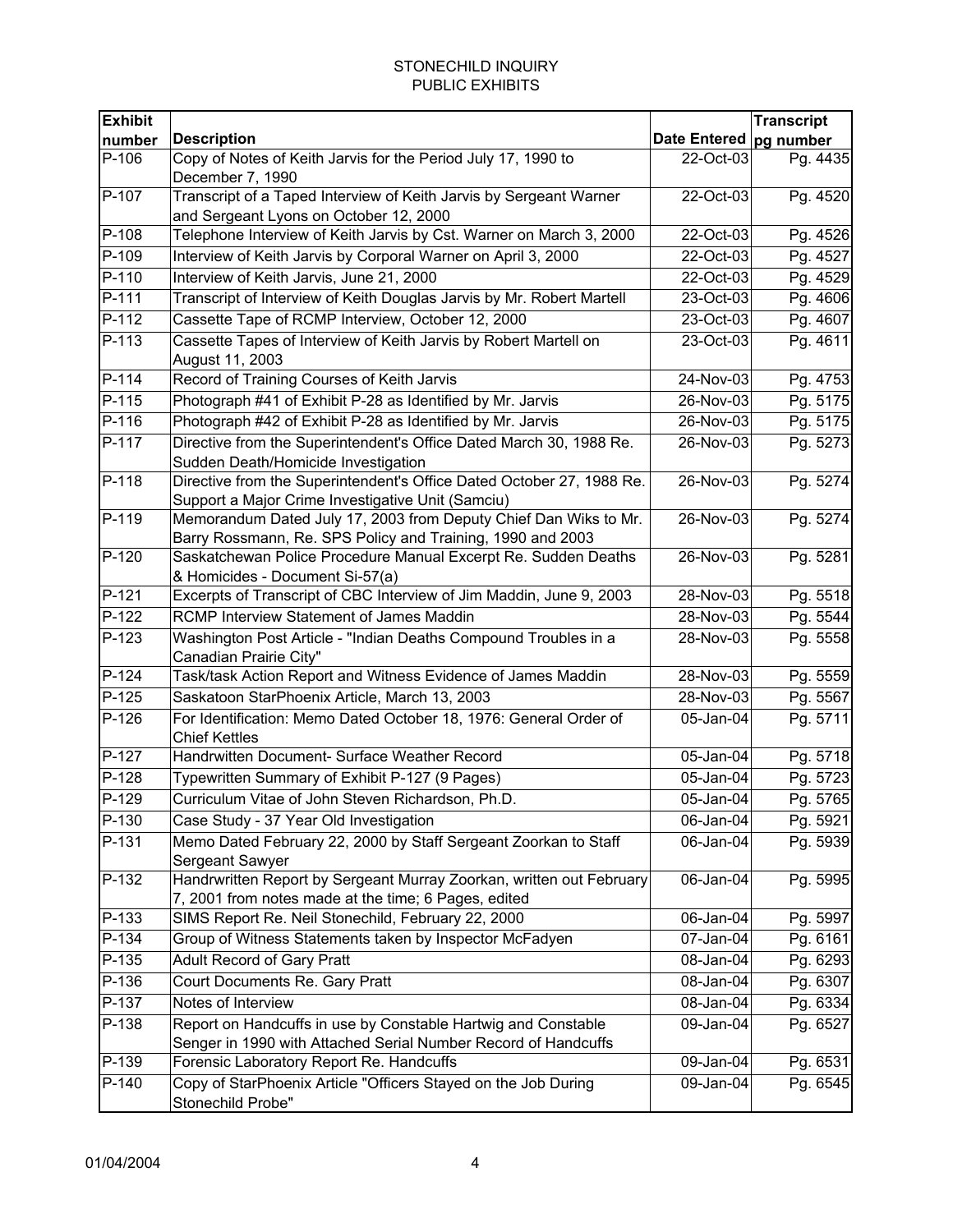| <b>Exhibit</b>      |                                                                                                                                                                |                          | <b>Transcript</b> |
|---------------------|----------------------------------------------------------------------------------------------------------------------------------------------------------------|--------------------------|-------------------|
| number              | <b>Description</b>                                                                                                                                             | Date Entered   pg number |                   |
| $P-141$             | Saskatchewan Police Commission Hearing Decision by Officer R.D.<br>Laing, Q.C. Dated December 1, 1993                                                          | 09-Jan-04                | Pg. 6548          |
| P-142               | Reconstructed Organizational Chart of the Saskatoon Police Service<br>for 1990                                                                                 | 09-Jan-04                | Pg. 6577          |
| $P-143$             | Report by Constable Ballard to Deputy Chief Wiks Dated October 20,<br>2003                                                                                     | 09-Jan-04                | Pg. 6579          |
| $P-144$             | Report of Deputy Chief Wiks Dated July 28, 2003 Re. Informant<br>Registry System 1990 and 2003, and Attachments including File<br><b>Retention Information</b> | 09-Jan-04                | Pg. 6582          |
| $P-145$             | Letter Dated November 14, 2003 from Deputy Chief Wiks to Mr.<br>Rossman re. Destruction of Files in 1998, with Attachments                                     | 09-Jan-04                | Pg. 6586          |
| P-146               | Report Re. Record Search by Constable Farley Maddaford Dated<br>September 19, 2003                                                                             | 09-Jan-04                | Pg. 6587          |
| P-147               | Standing Order 2003-057 - File Retention of Operational Reports                                                                                                | 09-Jan-04                | Pg. 6587          |
| P-148               | Report Re. SPS Policy and Training, 1990 and 2003, with Attachments                                                                                            | 09-Jan-04                | Pg. 6592          |
| P-149               | Report on Recommendations from Audit Project IV, Dated July 8,<br>1992, Audit of Investigative Support Section                                                 | 09-Jan-04                | Pg. 6594          |
| P-150               | Memorandum to Dan Wiks from Chief Sabo, Dated June 21, 2003                                                                                                    | 08-Mar-04                | Pg. 6645          |
| P-151               | Copy of Chief's Message, Dated July 17, 2003                                                                                                                   | 08-Mar-04                | Pg. 6649          |
| P-152               | Stonechild Inquiry Informational, dated July 28, 2003                                                                                                          | 08-Mar-04                | Pg. 6651          |
| P-153               | Stonechild Inquiry Informational, Dated August 4, 2003                                                                                                         | 08-Mar-04                | Pg. 6652          |
| P-154               | Report Dated December 5, 2003 Re: Suspicious Death Review<br>Committee                                                                                         | 08-Mar-04                | Pg. 6663          |
| $P-155$             | Standing Order Number 2003-038 with Suspicious Death Review<br>Committee, form attached                                                                        | 08-Mar-04                | Pg. 6664          |
| $\overline{P}$ -156 | Document Entitled Forensic Pathology (SI-63)                                                                                                                   | 08-Mar-04                | Pg. 6671          |
| P-157               | Document Entitled: Saskatoon Police Service Major Scene Record                                                                                                 | 08-Mar-04                | Pg. 6672          |
| P-158               | Document Entitled Homicide Investigation                                                                                                                       | 08-Mar-03                | Pg. 6675          |
| P-159               | Document Entitled Performance Enhancement Checklist                                                                                                            | 08-Mar-04                | Pg. 6676          |
| P-160               | Letter from Deputy Chief Dan Wiks, Dated December 9, 2003 Re:<br>Training Reports 1987 & 2002                                                                  | 08-Mar-04                | Pg. 6678          |
| P-161               | Report Dated November 12, 2003 to Mr. Rossmann Re: SPS Policy<br>Relative to Seized Articles at a Death Scene                                                  | 08-Mar-04                | Pg. 6681          |
| P-162               | Letter Dated December 11, 2003 from Deputy Chief Dan Wiks to Mr.<br>Rossmann Re: Categories of Deaths on SIMS                                                  | 08-Mar-04                | Pq. 6688          |
| P-163               | Document SI-94 (Re: Case Types 10-25 & 10-39)                                                                                                                  | 08-Mar-04                | Pg. 6690          |
| $P-164$             | Document Entitled Counts of 10-25 and 10-39 Complaints Containing<br>"GOA" or "Gone On Arrival" in Concluding Remarks                                          | 08-Mar-04                | Pg. 6690          |
| P-165               | Letter Dated November 12, 2003 from Deputy Chief Dan Wiks Re: File<br>Loads of Major Crimes and Human Intervention Investigators                               | 08-Mar-04                | Pg. 6694          |
| P-166               | Report Dated November 12, 2003 from Deputy Chief Dan Wiks Re:<br>Number of Complaints received by the Saskatoon Police Service                                 | 08-Mar-04                | Pg. 6699          |
| P-167               | Letter Dated October 30, 2003 with Attached Standing Order Number<br>2003-041                                                                                  | 08-Mar-04                | Pg. 6701          |
| P-168               | Memorandum Dated December 1, 2003 From Chief Sabo to the Mayor                                                                                                 | 08-Mar-04                | Pg. 6709          |
| P-169               | Document Showing Files Assigned to Sargent Jarvis in 1990                                                                                                      | 09-Mar-04                | Pg. 6738          |
| P-170               | Dr. Arnold's Curriculum Vitae                                                                                                                                  | 10-Mar-04                | Pg. 6945          |